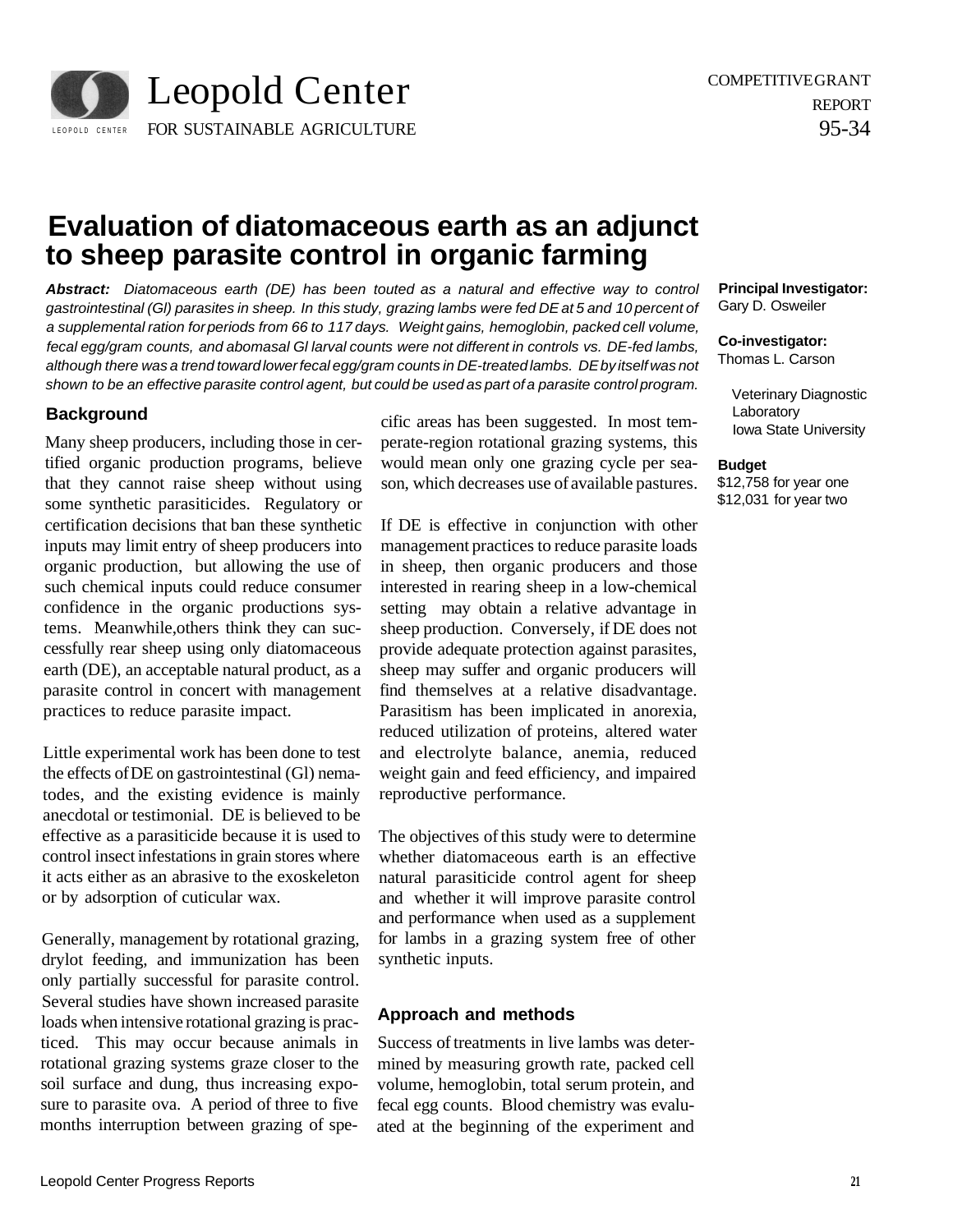

**Sheep pictured were part of DE-feed ing trials conducted at ISU's McNay Research Farm.** 

monthly during the grazing trials.

mortem, steps were At the end of the project, one lamb from each replicate of each treatment (20 lambs total for both years) was selected for more detailed examination of the digestive tract. At the post

taken to isolate and quantify total nematode parasites in both the abomasum and intestines.

Two grazing and DE treatment trials were conducted in successive years. Year 1 began in July 1994 with 24 weanling lambs from the ISU Sheep Teaching Herd. They were fed DE daily to prevent or reduce infestation by gastrointestinal nematodes (GIN). Two of the paddocks were infected in early spring by allowing ewes and lambs positive for GIN to graze in the plots before adding the test lambs. Lambs were randomly assigned to one of four groups. Treatments included:

- 1) Control, given 0.5 kg. concentrate daily, but no DE; lambs pastured in uninfected paddock
- 2) Infection controls, given five 0.5 kg grain daily, but no DE; lambs pastured in infected paddock
- 3) DE fed in 0.5 kg grain daily at the rate of 5 percent of the concentrate; lambs pastured in un infected paddock
- 4) DE fed in 0.5 kg grain daily at the rate of 5 percent of the concentrate; lambs pastured in infected paddock.

The four treatment pastures were separated by buffer strips and individual watering tanks to minimize cross-contamination by parasite eggs. In all paddocks, lambs became infected with parasites within one month after being weaned and placed on either clean or infected pastures. This was most likely due to existing infection from the ewes which was expressed when lambs began recycling eggs and infective larvae while on pasture.

Since DE may be dusty and unpalatable, and often partitions out from the grain mixes, a commercial lamb diet was amended with 5 percent DE and the product was prepared in pellet form. This feed was not prone to separation and was well-accepted by the lambs.

Individual feeding stalls, similar to free stalls for cattle or gestation feeding stalls for swine, were constructed from wire panels. These were labor-intensive to use, but effective in monitoring individual feeding and also provided a confinement location for collecting blood and fecal samples.

Based on the results from Year 1, the trial for 1995 was enlarged to 32 lambs, and the comparison was made between two modestly infected pastures where 16 lambs were fed DElaced rations while the other 16 received the control ration of similar composition but without DE. The portion of DE in the concentrate feed was increased to 10 percent. This provided maximum intake of DE for the greatest potential expression of anti-parasitic effects.

Lambs were randomly assigned to four groups of eight lambs. Each group used a one-quarter acre grazing paddock for the 117-day grazing trial. All lambs were wormed with ivermectin, a broad spectrum parasiticide for gastrointestinal nematodes, just prior to the trial, so that all began the experiment with similar low parasite loads. In Year 2, samples and measurements were taken at three-week intervals; testing proceeded in a similar manner to Year 1.

# **Results and discussion**

When mean body weights for the various groups were compared in Year 1, the lambs receiving the DE-supplemented feed showed slightly more weight gain (30 lbs. for the DE group and 28 lbs. for the control group) over a 66-day pasture trial, but the difference was not statistically significant. No deaths occurred in either group. Since death and impaired weight gain constitute the major negative impacts of GI parasites in sheep, the value of DE for improved performance was not demonstrated.

Blood values for hemoglobin and packed cell volume (indicators of anemia) for the two treatments were not different when tested by statis